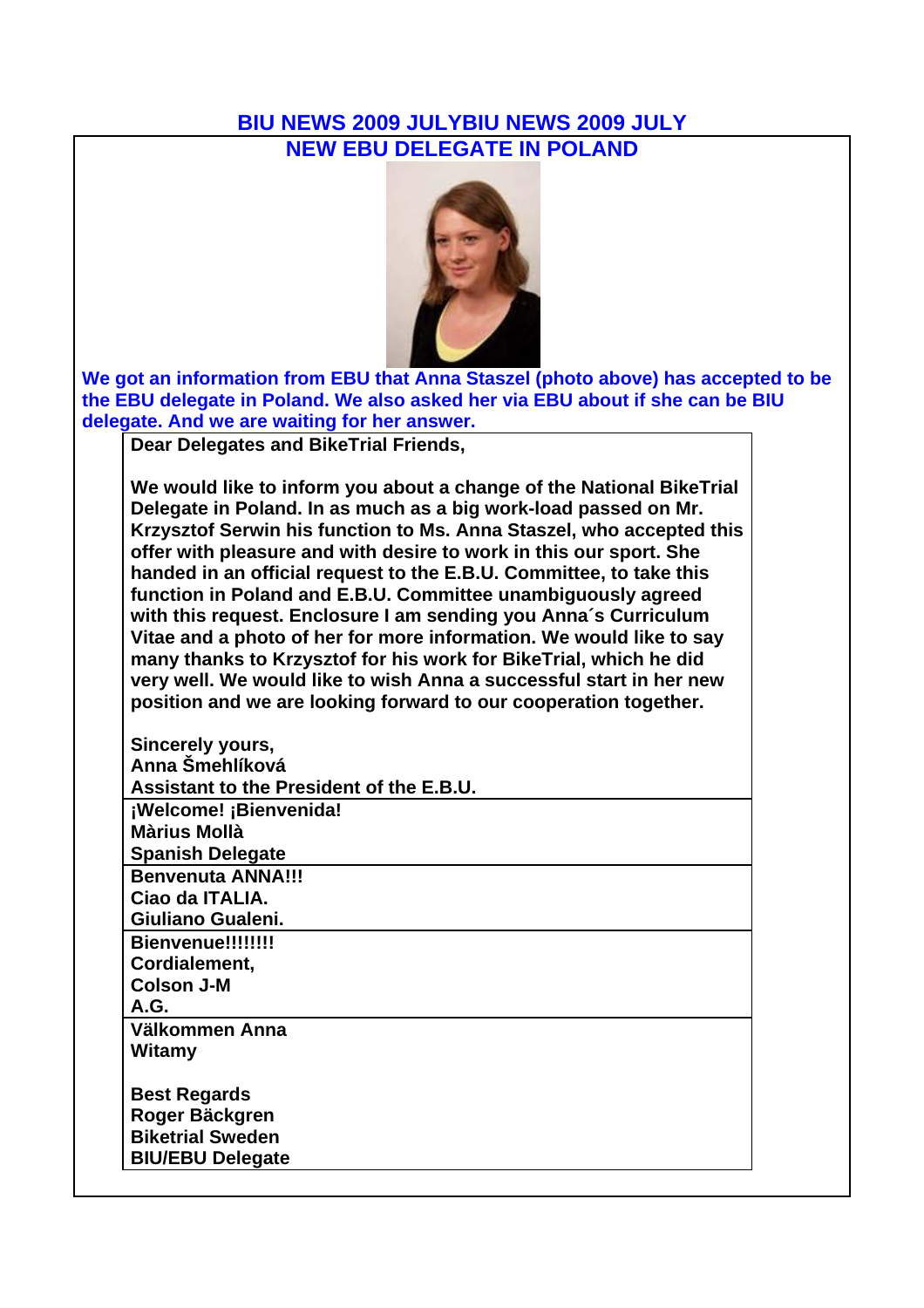#### **News No.10 dated 02/07/2009 ONE PROBLEM IN EUROPEN CUP IN ITALY**

**We got an information about a problem happened during the event. Below is a mail from Joerg, EBU delegate in Germany and the answer from Mr. Musil. Here We will put the matter in the news because to know it (what was happened and how EBU solved) cold be our good study.**

**Dear Libor,** 

**How are you? Hope you enjoyed Enduro riding in Italy. Unfortunatly I couldn't come to Darfo Boario Terme because my car was broken and no rider of my club wanted to go. Two German riders took part in the event and one of them was disqualified after the competition. I spoke to Frank about that and he told me he was in the meaning that a boy who became ten in September could take part in the poussin kategorie. So he gave him a licence for this. That means it wasn't the riders fault that he started in the wrong kategorie. And the Italian organizer accepted his entry, too. I checked the rules 2009 on Eurobiketrial yesterday and found there poussin starters "have to be 7, 8or 9 years old". So I didn't understand this case of disqualifikation. Moreover it is very hard for a small boy to understand this. I have a another question : Have you checked all licences from all riders or only the poussins? Please write me your answer soon that I can inform my rider.** 

**best wishes** 

#### **Joerg**

**Dear Joerg,** 

**Thank you for your e-mail. We have a nice Enduro holiday in Italy. Also European Cup went good with just a small non-accuracy. The most serious one was the issue with wrong category of your rider. I found this mistake after the start of all riders. The Entry list was made just after the morning registration of all riders. The organiser checked the license with the proper name of category written in licence. Then they printed the Entry list where was written the year and category and your rider was written on top of this list therefore I found the mistake very easy. I checked all riders in this list and the rest was OK. Riders which were born in 1999 were right in Benjamin category as well as other categories were OK. I gave a message to the event Director and he made the decision that we will not stop this rider and we will give him opportunity to compete in this event. Entry list cannot be changed after the start just because of some rider. The mistake was not done by organiser but by issuer of the licence. Of course there cannot be Benjamin riders competing with Poussin riders together in an international event. It is unfair for the other Poussin riders. For this reason the event Director made decision to leave him in results just for his information but he had to be disqualified. After competition I had an argumentation with the**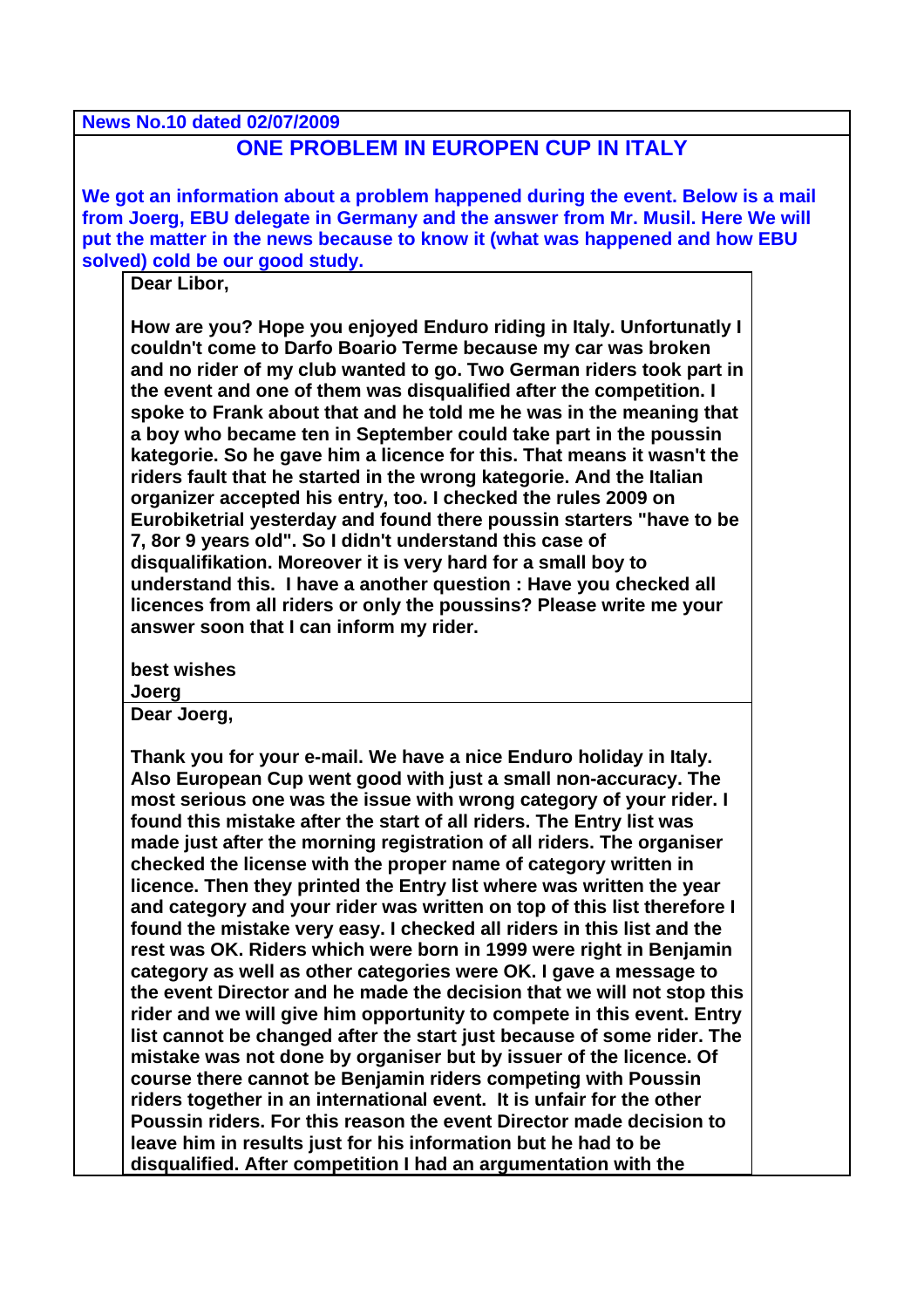**German parents but I think it was OK. I understood their disilusion but the decision was made right. I tried to explain them everything and it took me a lot of time which has to be spent for other participants as well. I gave my personal gift to the little boy after the award ceremony. For this case if you will not be sure about categories or other things in the future please do not hesitate contact us. We will help you and in this way we can protect our riders and organisers. My opinion is that, who issued the licence for this boy, should appologise to him. I hope my answer is good for your information. Please send it to Frank as well; I do not have his email address here and I am writing to you from a small Black Berry as soon as possible.** 

**Best regards and I hope to see you soon. Libor Musil**

**We support the decision of Mr. Musil, even though it was not mistake of the rider. We hope all delegates should be careful about issuing licenses. Age of Poussin was changed from 2008. It is 7 to 9 years old (in the rules, it should be written like that. And the more details like birth year should be on the program of the event). Let us see a sample from 2009 WBC program below. We think it is quite clear.** 

#### ●**Categories**:

| <b>Group/Wheel size/Sex</b> | <b>Category</b> | <b>Competent / Condition</b> |
|-----------------------------|-----------------|------------------------------|
| <b>Group-B/Max 20"/Boys</b> | <b>Minime</b>   | Born in 1994, 1995 & 1996    |
|                             | <b>Benjamin</b> | Born in 1997, 1998 & 1999    |
|                             | <b>Poussin</b>  | Born in 2000, 2001 & 2002    |

#### **News No.9 dated 02/07/2009**

## **SPANISH CHAMPIONSHIP 2009 RANKING**

**2009 national championships in Spanish is over. And we got the results from BUE. In it, we found one rider that we should put high light on him. The rider is Marc Plat. He is 2008 WBC MINIME champion. This year he belongs to JUNIOR and he became the champion. (Great!!!) And also he won in SCRTCH. You know it is not easy to win in SCRTCH for JUNIOR riders especially in the first year. Marc (top 3) will be promoted to national ELITE next year. We are quite sure that Marc will be a key rider in 2009 WBC JUNIOR. 2009 national ranking of the top 3 in each class as follows.**



**Marc Plat/A new national ELITE 2010**

**SCRATCH (JUNIOR + SENIOR)**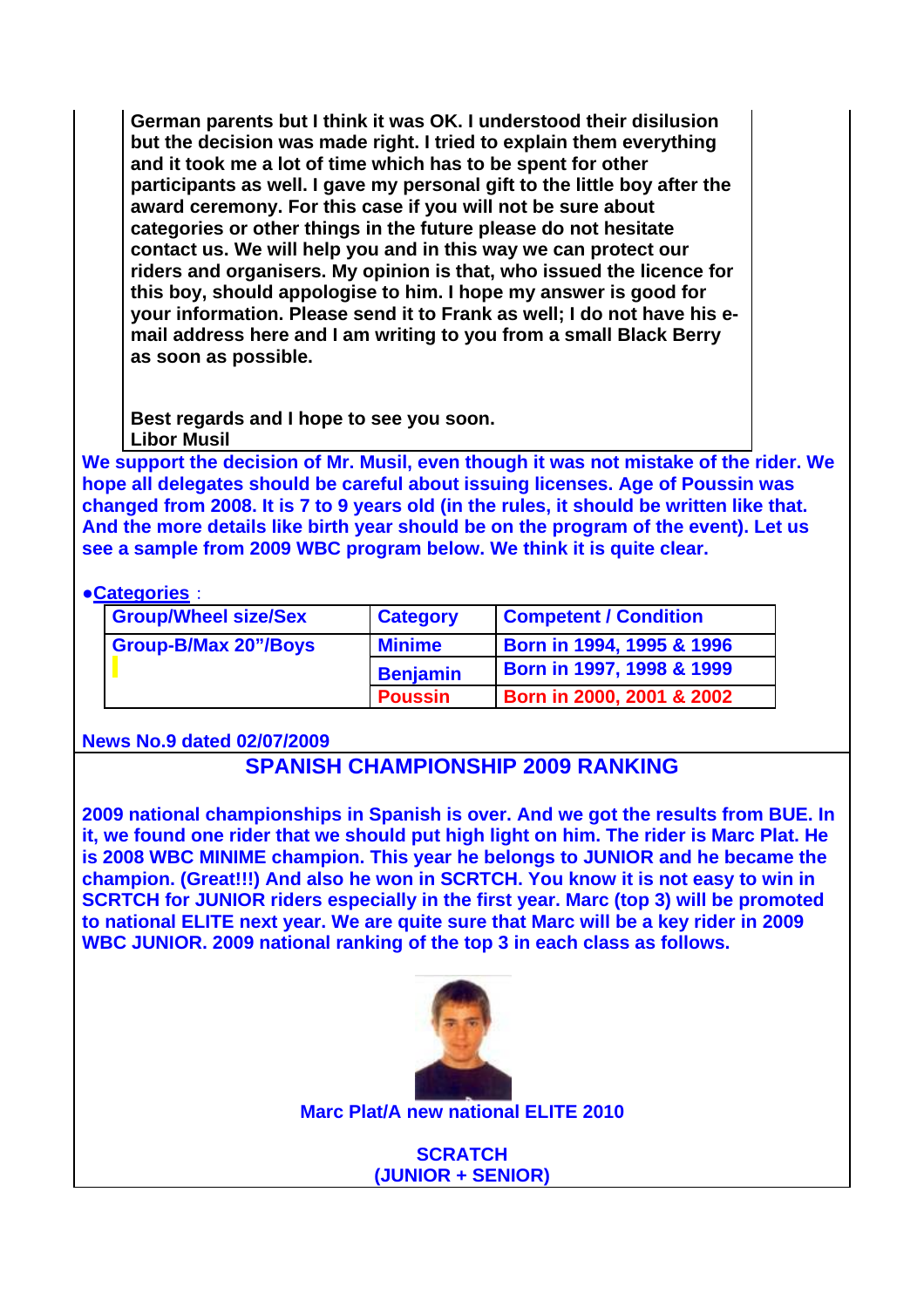| <b>Rank</b>  | <b>Name</b>             | <b>Bike/Wheel size</b> | <b>Point</b> |
|--------------|-------------------------|------------------------|--------------|
|              | <b>Marc Prat</b>        | Monty/20"              | 37           |
| $\mathbf{2}$ | <b>Patrick Donnovan</b> | <b>Mad/26"</b>         | 28           |
| $\mathbf{3}$ | <b>Iker Gonzalez</b>    | Monty/20"              | 26           |
|              |                         | <b>CLUB</b>            |              |
| <b>Dank</b>  | <b>Namo</b>             |                        | <b>Daint</b> |

| <b>Rank</b> | <b>Name</b>                                                 | <b>Point</b> |
|-------------|-------------------------------------------------------------|--------------|
|             | <b>CLUB BICISPORT SABADELL</b>                              | 256          |
|             | <b>CLUB COSTA DAURADA BIKETRIAL</b><br><b>TORREDEMBARRA</b> | 131          |
| 3           | <b>CESAR CANAS TRIAL ACADEMY</b>                            | 126          |

## **PROMESA**

| Rank | <b>Name</b>            | <b>Bike/ Wheel size</b> | <b>Point</b> |
|------|------------------------|-------------------------|--------------|
|      | <b>Alan Rovira</b>     | <b>Koxx/20"</b>         | 40           |
| l 2  | <b>Eduardo Richart</b> | Monty/20"               | 32           |
|      | <b>Pol Cabre</b>       | Monty/20"               | 17           |

# **POUSSIN Rank Name Bike/ Wheel size Point 1 Pau Caballe Monty/20" 40 2 Loick Marti Monty/20" 32 3 Humber Mallafre Mallafre bike/20" 32**

#### **BENJAMIN**

| <b>Rank</b> | <b>Name</b>            | <b>Bike/ Wheel size</b> | <b>Point</b> |
|-------------|------------------------|-------------------------|--------------|
|             | <b>Unai Zunzunegui</b> | <b>Koxx/20"</b>         | 40           |
|             | <b>Marc Seuba</b>      | Monty/20"               | 34           |
|             | <b>Efren Frases</b>    | <b>Koxx/20"</b>         | 30           |

## **MINIME**

| Rank                    | I Name              | <b>Bike/ Wheel size   Point</b> |    |
|-------------------------|---------------------|---------------------------------|----|
|                         | <b>Armand Molla</b> | Monty/20"                       | 37 |
| $\overline{\mathbf{2}}$ | <b>Aitor Murua</b>  | <b>Koxx/20"</b>                 | 37 |
| <b>3</b>                | <b>Bernat Seuba</b> | Monty/20"                       | 30 |

|                | <b>FEMINA</b>       |                         |              |
|----------------|---------------------|-------------------------|--------------|
| <b>Rank</b>    | <b>Name</b>         | <b>Bike/ Wheel size</b> | <b>Point</b> |
| 1              | <b>Gemma Abant</b>  | Monty/20"               | 37           |
| $\overline{2}$ | <b>Lua Vizcaino</b> | <b>Monty/?</b>          | 35           |
| $\mathbf{3}$   | <b>Mireia Abant</b> | Monty/20"               | 28           |
|                | <b>JUNIOR</b>       |                         |              |
| <b>Rank</b>    | <b>Name</b>         | <b>Bike/ Wheel size</b> | <b>Point</b> |
|                | <b>Marc Prat</b>    | Monty/20"               | 40           |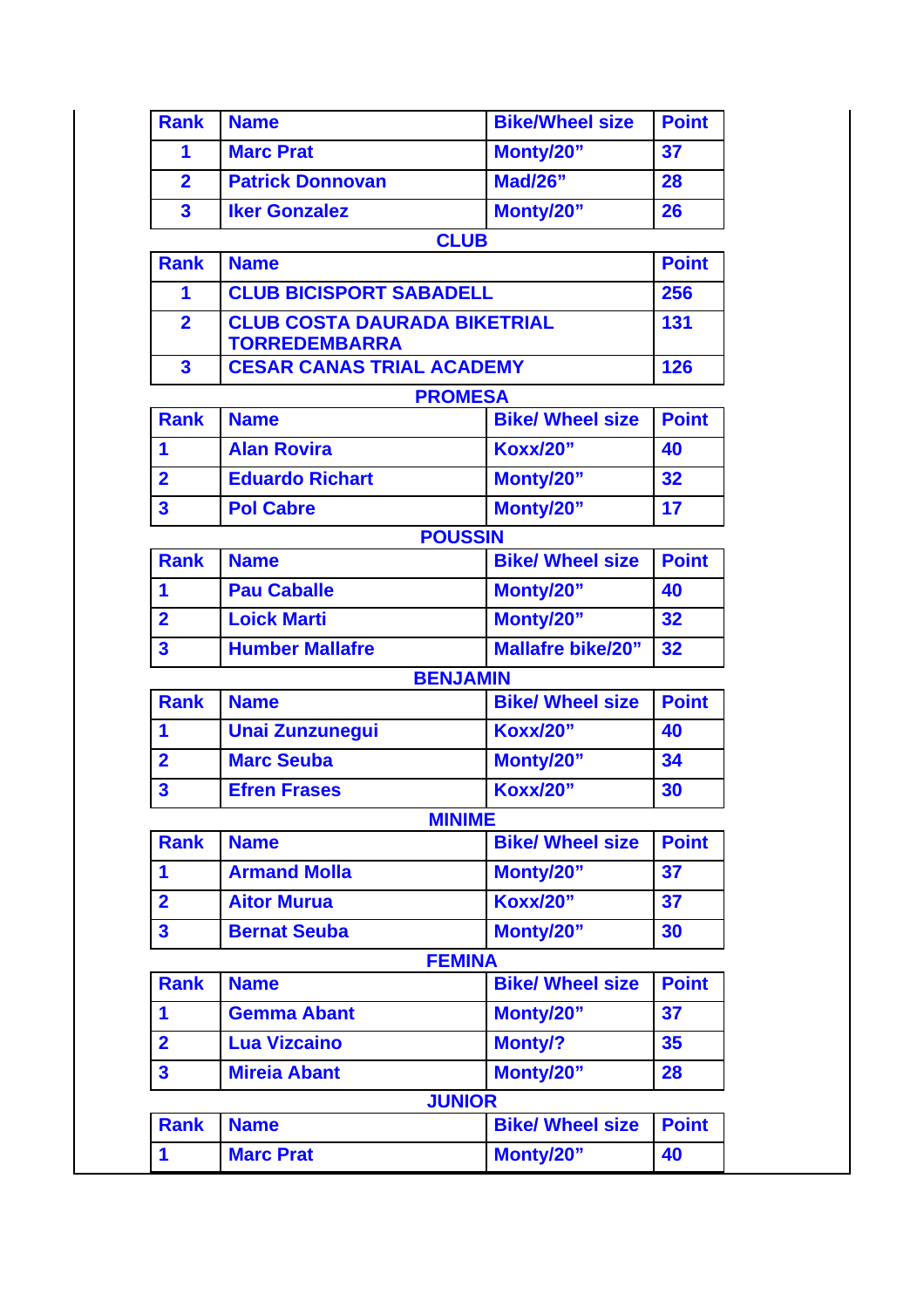| $\overline{\mathbf{2}}$ | <b>Yann Fernandez</b>   | Koxx/?                  | 30           |
|-------------------------|-------------------------|-------------------------|--------------|
| $\mathbf{3}$            | <b>Iker Gozalez</b>     | Monty/20"               | 28           |
|                         | <b>SENIOR</b>           |                         |              |
| <b>Rank</b>             | <b>Name</b>             | <b>Bike/ Wheel size</b> | <b>Point</b> |
| 1                       | <b>Patrick Donnovan</b> | <b>Mad/26"</b>          | 37           |
| $\overline{2}$          | <b>Carlos Lopez</b>     | Monty/20"               | 30           |
| $\overline{\mathbf{3}}$ | <b>Ferran Escudero</b>  | Monty/20"               | 30           |
|                         | <b>ELITE</b>            |                         |              |
| <b>Rank</b>             | <b>Name</b>             | <b>Bike/ Wheel size</b> | <b>Point</b> |
| 1                       | <b>Daniel Comas</b>     | Monty/20"               | 40           |
| $\overline{\mathbf{2}}$ | <b>Abel Mustieles</b>   | <b>Koxx/20"</b>         | 32           |
| $\overline{\mathbf{3}}$ | <b>Raul Guthierrez</b>  | Monty/20"               | 21           |

**News No.8 dated 02/07/2009**

## **VOTE FOR BCA**

**We closed the vote and today we are going to release about the result. It was determined as follows. Thanks to the delegates of China, Japan, Spain, Sweden and Taiwan for your votes.**

| <b>YES</b> | <b>NO</b> |
|------------|-----------|
|            |           |

**BIKETRIAL CATALAN ASSOCIATION News No.6 dated 04/06/2009**

**We received a request (with the submission of official documents required) to make a vote for the issue to be a member of BIU from Marius Molla, the secretary of BCA. We already sent this information to our delegates by e-mail today. The deadline of the vote is set on 30/June/2009.** 

**News No.7 dated 02/07/2009**

**THE 1ST NORTH AMERICAN BIKETRIAL CHAMPIONSHIP**

**We got news from our delegate Mike Baia, Xavi Casas (ANDORRA) and Andrei Burton (UK) made entry to the event already. It is really good! And thanks to the riders. We hope much more riders will go to Canada for the 1ST NABC, the historical event in NA.**

| <b>ENTRY</b>            |
|-------------------------|
| <b>13 DAYS ARE LEFT</b> |

**Here is a notice about the closing date of entry for NABC. Please send your entry list to Mike Baia (mbaia@shaw.ca) before close it.**